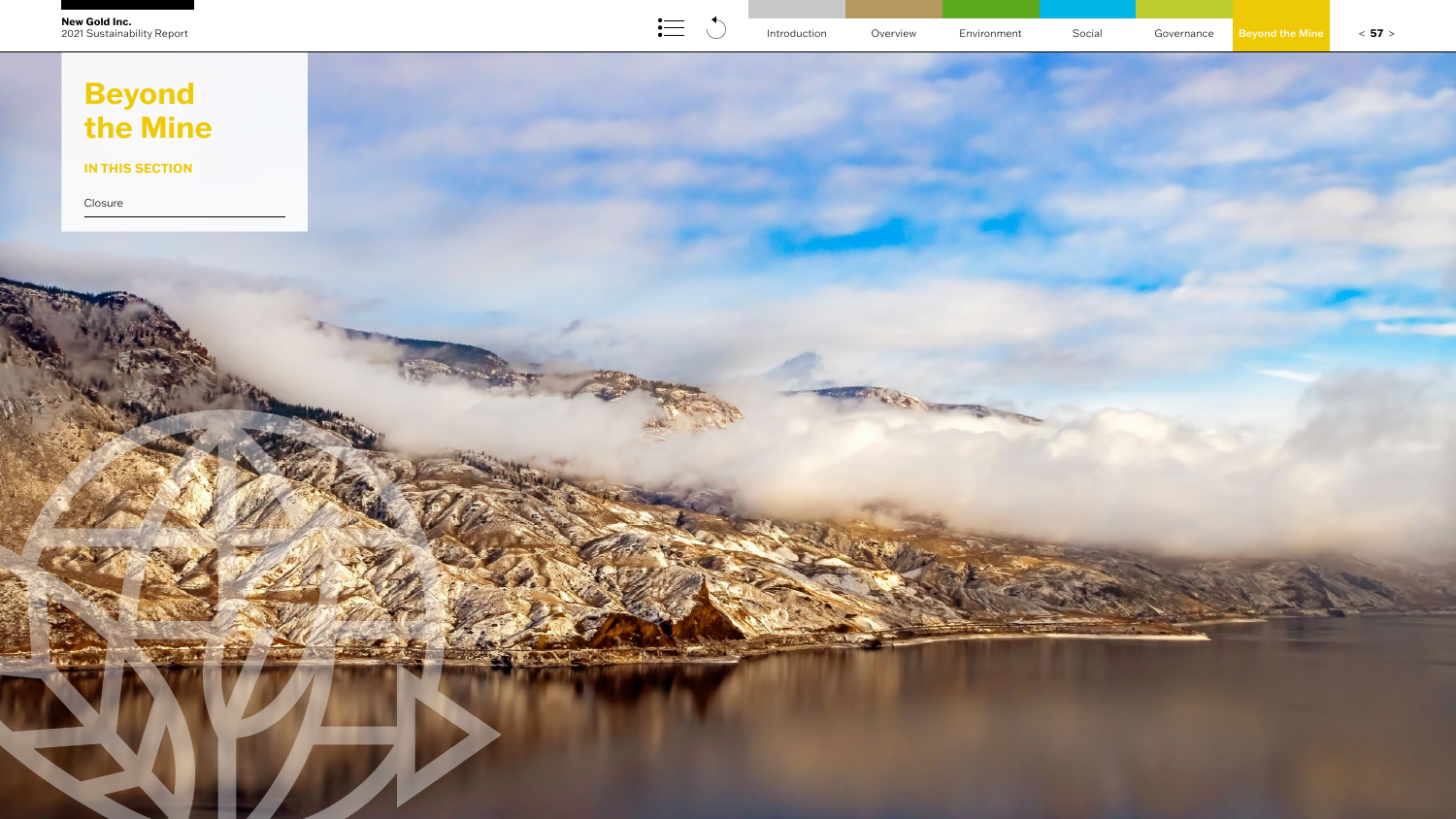# **CLOSURE**

### <span id="page-1-0"></span>Analysts Corner

**Disclosures and Indices Tags**

G4-MM10

# **Sustainability Anchors**

Environment



# **Management**

Through our materiality assessment, the social aspect of mine closure was a key consideration for our internal stakeholders. Mine closure requirements typically focus on environmental impacts, remediation and land use; however, we see the process of developing closure plans evolving to maintain or improve the well-being and social balance of communities of interest affected by mining operations.

We understand that, although our operations may be finished, the impact of those operations will be felt long after our gates are closed. Since our operations offer significant job opportunities and economic benefits in these areas, understanding and mitigating the impact of closure is of utmost importance.

# Biophysical and Social Closure Plans

As required by regulation and guided by our Core Values, we continue to develop, implement and annually review mine closure plans for each site.

Although our biophysical closure plans have been developed from the beginning of construction, our social closure plans are developed throughout production to ensure they capture the most material opportunities for value creation.

Our plans comply with regulations, promote active reclamation and adequately prepare for transition from operations to closure to consider environmental and social aspects. Further, as a MAC member, we commit to the TSM Mine Closure Framework, which encourages companies to help communities plan for long-term economic development and incorporate community values into reclamation objectives.

We remain committed to responsible mine closure at all our began progressive reclamation on the lower lift of **Our Performance** sites, looking beyond compliance and finding innovative ways to restore lands to pre-mining conditions and support communities as they plan for long-term economic development through closure.

## New Afton

New Afton's current life of mine ends in 2030 and, while ongoing exploration could potentially extend the mine life, we recognize that a comprehensive social plan takes time. By collaborating early in the process, New Gold's Beyond New Afton Project aims to minimize the negative impacts on people and communities who are connected to the operation. New Afton's social closure plan is expected to be complete by 2024.

New Afton updated its biophysical closure plan in 2021 to support the next phase of mining with the C-Zone application.

# Rainy River

Rainy River's current life of mine extends to 2031. The site advances the development of the Intrepid underground zone, targeting initial production in the second half of 2022. In 2020, Rainy River

began progressive reclamation on the lower lift of the east mine rock stockpile and continued these efforts in 2021.

The site also reclaimed other areas to recreate local bird habitat as well as hydroseeding. Rainy River developed its scope of work for its social closure plan in 2021 and expects to begin activities in 2022.

# Cerro San Pedro

CSP continues to advance the final phases of the biophysical closure plan while working closely with stakeholders and the local community. In early 2021, CSP supported the restoration of a 18th century church in the town of Cerro de San Pedro—a culturally significant project for New Gold and the community.

All of our sites have closure plans in place.